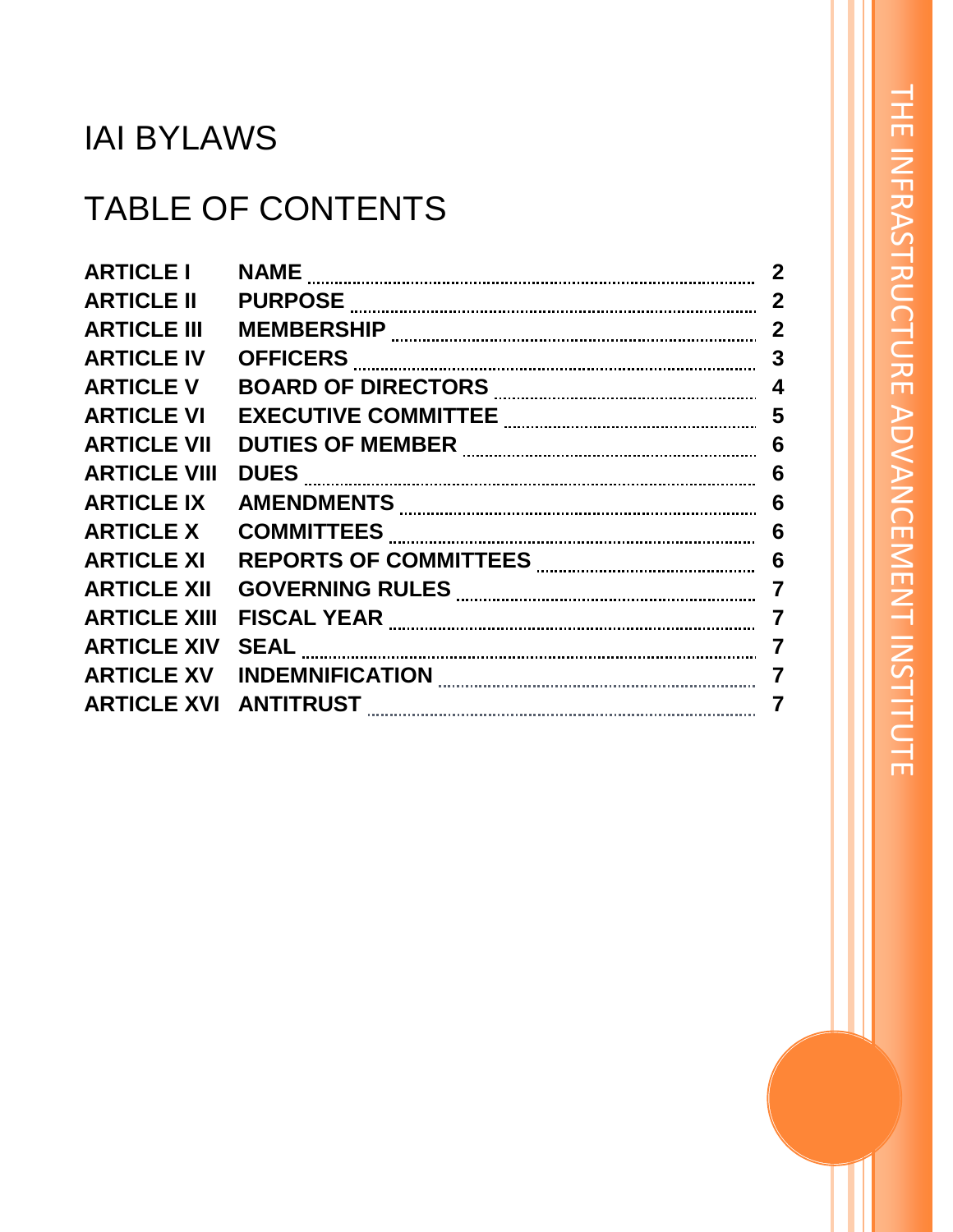# **IAI BYLAWS**

### **ARTICLE I – NAME**

The name of this Association shall be the Infrastructure Advancement Institute (hereinafter referred to as the Institute). The Institute shall maintain general offices in Texas, under the supervision of the Board of Directors of the Institute.

### **ARTICLE II – PURPOSE**

The Institute is organized exclusively to foster examination and evaluation of infrastructure financial models; development in bridge and other infrastructure construction, operation, and maintenance; technology transfer between public and private sectors related to infrastructure; to cooperate with other appropriate associations and agencies in considering matters of mutual interest in serving the public need.

The Institute may exercise any, all, and every power which a non-profit corporation, organized under the provisions of the Texas Business Organization Code for charitable, educational and scientific purposes, all for the public welfare, can be authorized to exercise, but not for any other purpose. No part of the net earnings of the Institute shall inure to the benefit of or be distributed to its members, directors, officers, or other private persons.

Notwithstanding any other provisions of these bylaws, the Institute shall not carry on any other activity not permitted to be carried on: (a) By Internal Revenue Code of 1954 (or the corresponding provision of any future United States Internal Revenue law), or (b) by an association, contributions to which are deductible under Section 170(c) (2) of the Internal Revenue Code of 1954 (or the corresponding provision of any future United States Internal Revenue law).

### **ARTICLE III – MEMBERSHIP**

The membership of this Institute shall be open to any persons and organizations interested in advancing the object of the Institute.

- 1. Individual Members The individual Member categories of the Institute are:
	- 1.1 Student Member An individual who is currently enrolled in a higher education institution as full time student
	- 1.2 Member Any individual interested in advancing the object of the Institute.
	- 1.3 Public Member Any public employee interested in advancing the object of the Institute.
- 2. Organization Members Organizations, public and private, that elect to support the objectives of the Institute.
- 3. Member Participation Members in good standing may be appointed to and participate on Institute committees; may vote on all Institute procedural issues or elections put forth for the general membership; serve as committee chairs and vice chairs; qualify for an elected position on the board of Governors after holding membership in the Institute for a period of one (1) year; participate on the Board of Directors.
- 4. Non-Member Participation Conferences, Publications, and other organized activities of the Institute shall be open to all persons through payment of designated fees. Non-Member may also be participating on Institute committees as non-voting member.
- 5. Admission of Members Applicants shall be admitted to membership in the Institute in such manner as the Board of Directors may from time to time direct. Authority to admit new members may be delegated to the Institute Executive Director in accordance with requirements established by the Board of Directors.
- 6. Resignation Any member of the institute in good standing may resign with written or electronic communication to the Institute Executive Director. A member will be considered to have resigned if they are more than 90 days delinquent in payment of dues.
- 7. Expulsion Any member may be expelled from the Institute for conduct in violation of the Institute Bylaws, or the Institute Certificate of Incorporation, Constitution, Bylaws, Rules of Policy and Procedure, or Code of Ethics, as applicable, or for conduct which in the opinion of the Board of Directors is improper and prejudicial to the best interests of the Institute. A decision to expel shall be preceded by a fair hearing at a meeting of the Board of Directors; such meeting to be held in Executive Session if so requested by the member under consideration for expulsion.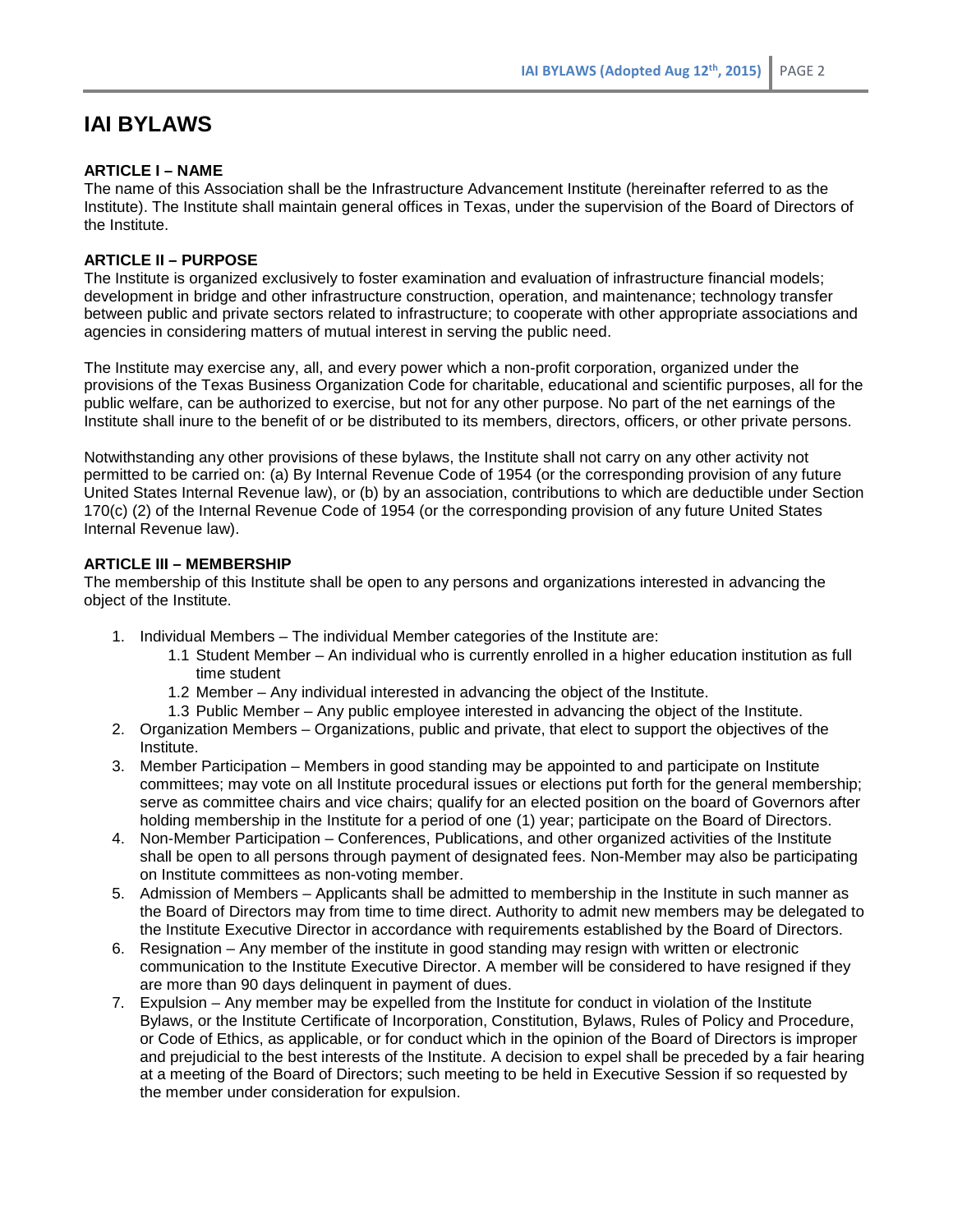The disciplinary proceedings shall follow the procedures outlined in the Institute's governing documents. Decisions of the Board of Directors shall not be open to appeal.

#### **ARTICLE IV – OFFICERS**

The officers of the Institute shall be a President, a Vice President, a Secretary-Treasurer, and an Executive Director. The Vice President shall be elected from the Members roster at the annual meeting of the Institute and to succeed the President at the end of his/her term, to hold office through the next annual meeting or until their successors have been elected and qualified; a Secretary-Treasurer who shall serve through two consecutive meetings; and also an Executive Director who shall be selected by the Executive Committee, with confirmation by the Board of Directors, and serve under the authority of the Board of Directors and the Executive Committee.

The President and the Vice President shall not be eligible to succeed themselves.

#### **PRESIDENT**

The President shall call and preside at all meetings of the Board of Directors and Executive Committee, and shall appoint all committees, except as otherwise provided. In the absence of the President and the Vice President, the members in attendance at any meeting of the Board of Directors or the Executive Committee shall select a President pro tempore.

#### **VICE PRESIDENT**

In case of a vacancy in the office of President, the Vice President shall succeed to the Presidency for the remainder of the term. As directed by the President, the Vice President shall preside at specific sessions of the annual meeting of the Institute.

The Vice President shall serve as Assistant Treasurer, and in the event of the incapacity of the Secretary-Treasurer will have the authority to discharge all duties and authorities of the Treasurer. The President shall determine the incapacity of the Secretary-Treasurer.

The Vice President shall succeed the President.

### **SECRETARY-TREASURER**

The Secretary-Treasurer as Treasurer shall have oversight of all Institute funds and financial transactions, which shall be conducted in conformity with policies adopted by the Executive Committee. The Treasurer shall report on the financial condition of the Institute at all meetings of the Board of Directors and at other times when called upon by the President.

As Secretary, the Secretary-Treasurer or that person's designee shall keep a fair and true record of all proceedings of the meetings of the board of Directors and the Executive Committee.

#### **EXECUTIVE DIRECTOR**

The Executive Director shall have authority generally to supervise and direct the management of the affairs of the Institute, subject to the rules and regulations set forth by the Board of Directors and the Executive Committee. The Executive Director shall be the chief executive officer of the Institute and shall be responsible for carrying out the policies, procedures and programs of the Board of Directors and the Executive Committee. He or she shall keep a record of all transactions of the Institute, the Board of Directors and of the Executive Committee, issue all notices of meetings and perform such additional duties as the Board of Directors or Executive Committee may direct.

He or she shall be an Assistant Secretary, and shall be responsible for maintaining all Institute bank accounts and directing the disbursements necessary for the operation of the Institute. He or she shall be an ex officio non-voting member of all Institute committees, including the Board of Directors and the Executive Committee.

In the event of the incapacity of the Executive Director, the Executive Committee shall be empowered to direct all disbursements necessary for the operation of the Institute. The President shall determine the incapacity of the Executive Director.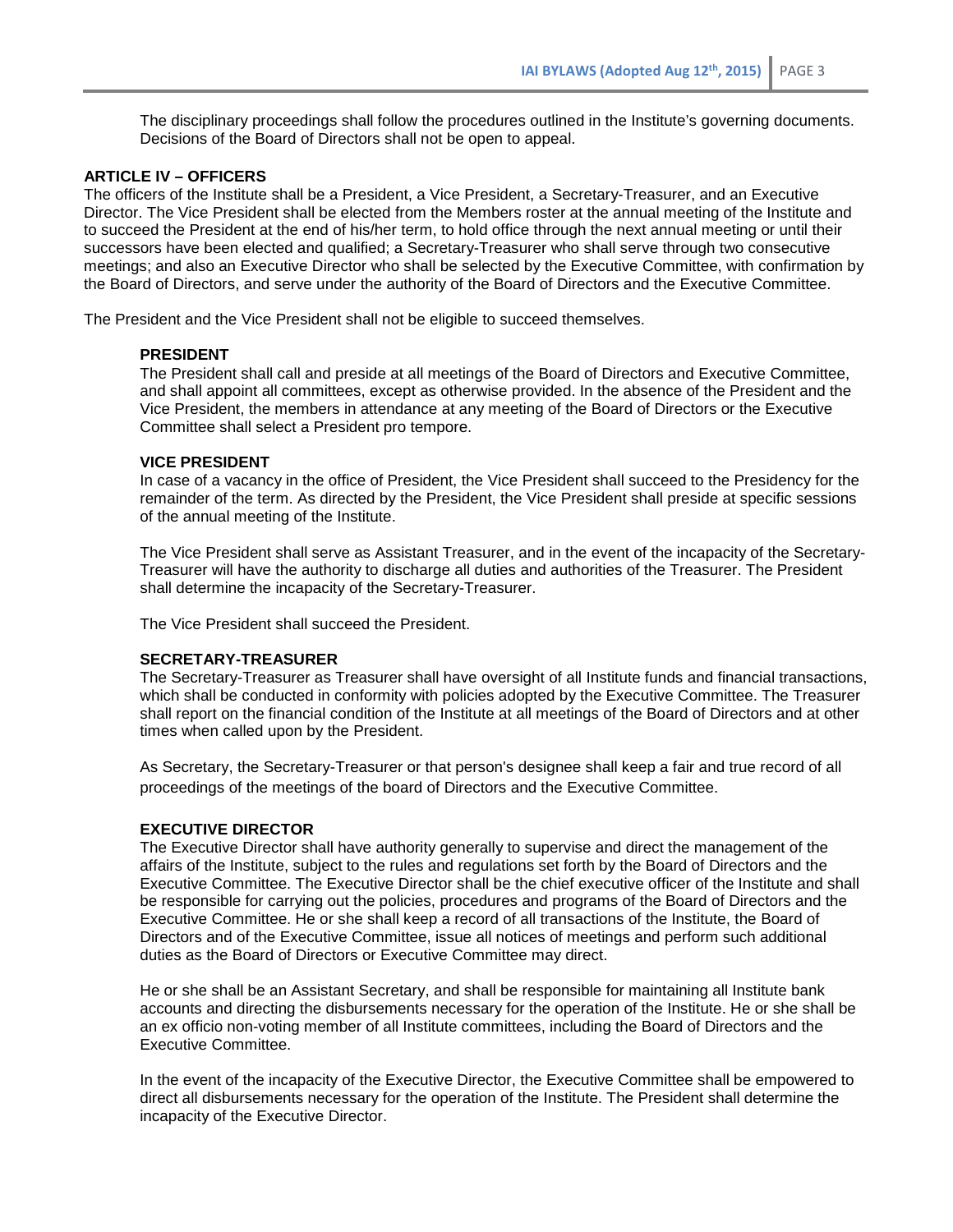### **ARTICLE V – BOARD OF DIRECTORS**

The Board of Directors shall be the governing body and the policy-making body of the Institute. It shall be concerned with such matters as the development of official policy statements, membership dues, adoption of the Institute strategic plan, changes in the Institute's Articles of Incorporation and bylaws, the establishment of the Standing Committees, Subcommittees, Special Committees, and all other policy matters pertaining to the operation or activities of the Institute. In acting on such matters, each Director shall have a single vote.

- 1. Composition of the Board of Directors The Board of Directors shall have a minimum of eleven (11) Directors appointed or elected as follows: three (3) directors each elected to represent the public agencies, the engineering consulting firms, the construction firms, one (1) at large director from any of the abovementioned sectors, and the most immediate and available past-president of the IAI Board. In addition to the abovementioned board of directors, the elected Officers and the Executive Director round out the membership of the Board.
- 2. Qualifications
	- 2.1 Public Agencies (PA) Membership on the Board of Directors from the public agencies shall comprise of participating agencies' Strategic Project Division Director (or equivalent), Bridge Division Director (or equivalent), and Construction Division (or equivalent) or his or her designee. In the event that the abovementioned director(s) is/are unable to serve, each Member agency shall designate by letter or electronic communication channel to the Executive Director prior to each Board meeting the individual who shall serve as the Member agency's representative on the Board.
	- 2.2 Engineering Consulting Firms (ECF) Membership on the Board of Directors from the engineering consulting firms shall comprise of individual members in good standing of the Institute for a period of at least one (1) year at the time of election or appointment, currently employed by an engineering consulting firm.
	- 2.3 Construction Firms (CF) Membership on the Board of Directors from the construction firms shall comprise of individual members in good standing of the Institute for a period of at least one (1) year at the time of election or appointment, currently employed by a construction firm.
- 3. Terms of Office The term of office of a Director shall be three (3) years and shall be renewable. A director may resign at any time by giving written notice of such resignation to the Executive Director. Any elected officer or Director of the Institute shall, unless earlier having resigned or been removed, continue service until a successor qualifies and takes office.
- 4. Nomination and Election Ten (10) Board of Directors' positions shall be filled as stated below:
	- 4.1 Each Sector shall be represented by a minimum of three (3) Directors. At least one (1) Director from each Sector shall be elected every year.
	- 4.2 One (1) at large Director shall be nominated by the BOD from any of the three sectors.
	- 4.3 All candidates for the BOD shall be nominated by the BOD and be elected by the members of the institute. Ballots shall include the name of each nominee and a line for a write-in candidate. In the event of a tie between two (2) or more persons for the same office, selection shall be made by the Board of Directors from the persons so tied.
	- 4.4 The Secretary-Treasurer shall announce immediately to the membership the names of the officers elected. These announcements shall appear in the institute newsletter, in the Institute's official publication(s), and on the Institute's official digital channels.
- 5. Vacancies When a vacancy occurs on the Board of Directors by death, resignation, or other than by expiration of a Director's term, it shall be temporarily filled without undue delay as a direct appointment of the sector representative on the Board of Direction whose position has become vacant. An election for a new Director shall be part of the next annual election and shall be for the balance of the unexpired term. The term of the person so appointed temporarily shall commence upon appointment and expire at the meeting of the Board of Directors which immediately follows completion of the election process.
- 6. Compensation Members of the Board of Directors shall not receive any salary or other compensation for their services as Directors, but they shall be entitled to reimbursement of reasonable expenses, if any, incurred by them as Directors, under procedures established by the Board of Directors.
- 7. Removal Appointed or elected Directors may be removed from office by a two-thirds (2/3) vote of the board of Directors.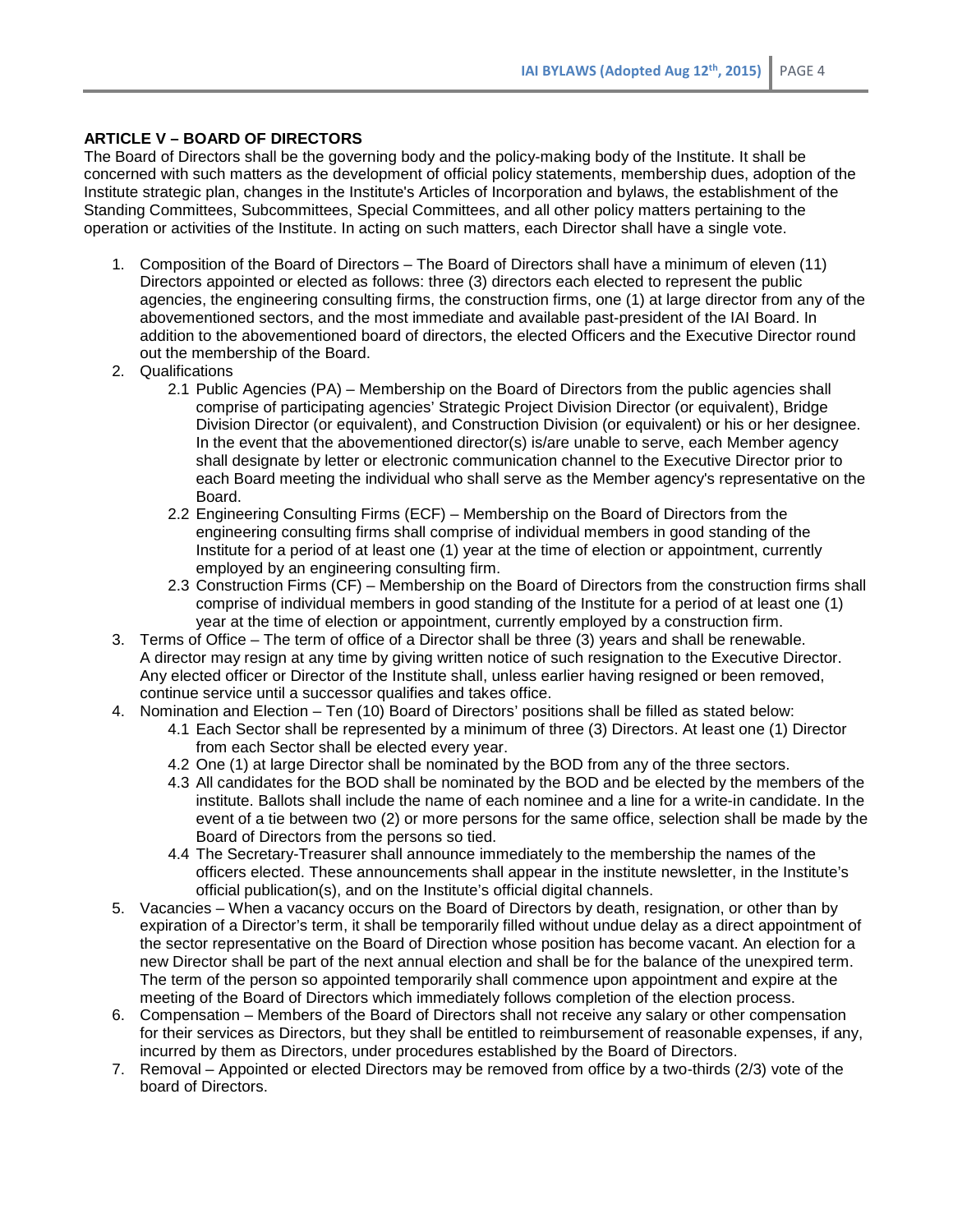### **ARTICLE VI – EXECUTIVE COMMITTEE**

There shall be an Executive Committee composed of the following voting members:

- (a) The President;
- (b) The Vice President;
- (c) The Secretary-Treasurer;
- (d) One representative each from the three sectors represented;
- (e) The immediate Past-President.

The Executive Committee also shall include the IAI Executive Director as an ex officio non-voting member:

The Executive Committee shall have the following prescribed responsibilities, which shall be executed within such policies and instructions as may be determined by a majority vote by the Board of Directors:

- a. Preparation and adoption of the Institute's annual budget, in accordance with procedures which it shall establish and in keeping with the Institute's dues structure as established by the Board of Directors
- b. Employment of the Executive Director, with confirmation by the Board of Directors, and establishing his or her compensation;
- c. Confirmation of the IAI President's appointments;
- d. Selection of the Institute's annual conference site;
- e. Handling of membership issues, including consideration and approval of applications for all membership grade;
- f. General management of the business of the Institute, including such matters as authorizing contracts, conducting audits, receiving and reviewing financial reports, establishing administrative procedures, and establishing general conditions of employment; and
- g. When necessary between meetings of the Board of Directors, deciding matters of policy on behalf of the Institute, after the President first determines that it is not feasible because of time constraints to submit the matter for a decision by the Board of Directors, utilizing the most efficient communication capabilities available to the institute; in such instances the President and Executive Director shall be responsible for informing the Board of Directors of decisions made as expeditiously as possible. When it is not feasible because of time constraints to submit the matter for a decision by the Executive Committee, the President shall decide matters of policy on behalf of the organization, utilizing input from the Executive Committee to the best extent possible and ensuring that such decisions are consistent with IAI's general transportation principles and related policies.

In such cases the President and Executive Director shall be responsible for informing the Executive Committee and Board of Directors as promptly as possible of the actions taken.

The President shall have the power to fill any vacancies in the Executive Committee other than that of the President, subject to approval of the Executive Committee. Any such appointment so made shall expire at the close of the next annual meeting. In the event of a vacancy in a term extending beyond the annual meeting, such vacancy for the balance of the unexpired term shall be filled by election at the annual meeting.

The President, subject to the approval of the Executive Committee, shall appoint the Chairs and the vice Chairs of all Standing Committees, Subcommittees, Select and Special Committees established in conformity with the bylaws; their terms of office shall be for a two-calendar-year period, which terminates at the end of the first Institute annual meeting after their term has lapsed. Committee Chairs and Vice Chairs may be appointed to succeed themselves for another two-year term. The President is authorized to appoint the other members of such committees as determined by the Board of Directors. Under authorization from the Board of Directors, or the Executive Committee, as appropriate, the President shall appoint such temporary committees as may be deemed necessary from time to time for the conduct of the business of the institute.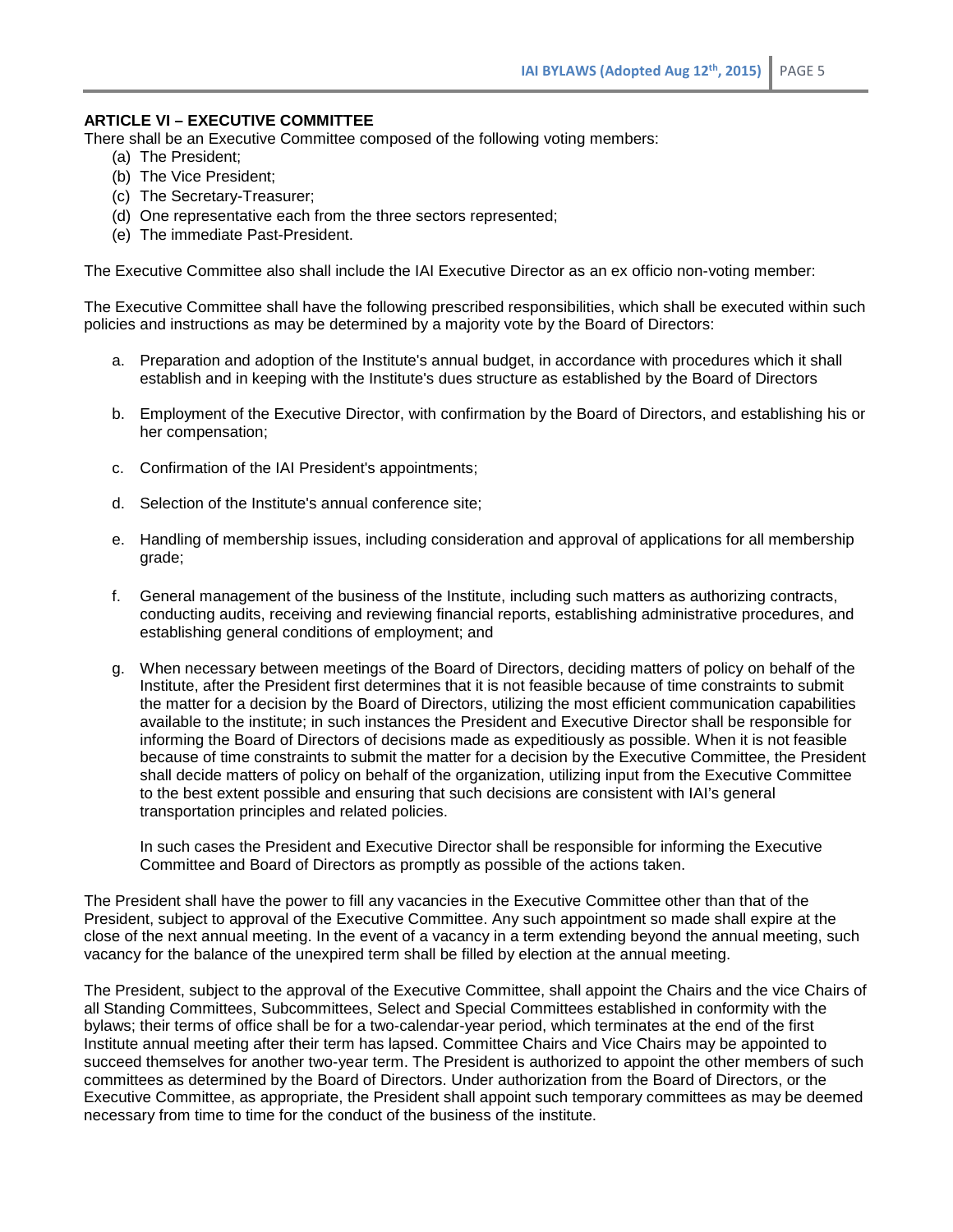The majority of the voting members of the Executive Committee shall constitute a quorum for that committee to transact business. Two-thirds affirmative votes are required for approval of the budget. The Executive Committee shall meet during the Institute Annual Meeting. The Executive Committee shall meet at the Institute's Spring Meeting, during which a budget for the next Institute fiscal year shall be considered and adopted, and other necessary business of the Institute conducted. The Executive Committee shall also meet at the call of the President, or on a call signed by four voting members of the committee.

#### **ARTICLE VII – DUTIES OF MEMBER**

The Member and Organization Member of this Institute agree to maintain an active interest in all Institute affairs, to attend all meetings whenever possible, to make available of their organization's personnel (in the case of an Organization Member) such individuals as may be selected to serve on committees of the Institute, to vote upon all matters submitted to them for letter ballot and to maintain their good standing as Member or Organization Member in the Institute through the payment of the specified annual dues.

# **ARTICLE VIII – DUES**

Dues shall be set by a two-thirds vote of all the members of the Board of Directors and the payment of annual dues by a Member and Organization Member in conformity with the schedule set forth by the Board of Directors shall entitle all representatives from such organization or individual to membership in the Institute.

The right to vote on any matter shall be limited to Member not owing dues at the time of the annual meeting of the Institute.

## **ARTICLE IX – AMENDMENTS**

The Bylaws may be amended by two-thirds vote of all members of the Board of Directors at any duly called Board of Directors meeting provided at least two-thirds of the Member Sectors are duly represented in attendance and the proposed amendment has been in the hands of the Board of Directors at least 30 days prior to the meeting. Otherwise, unanimous consent of the Board of Directors must be secured for consideration of the proposed amendment.

#### **ARTICLE X – COMMITTEES**

Standing committees and subcommittees, together with their functions and membership, shall be established by a two-thirds vote of all members of the Board of Directors. Any changes in standing committees and subcommittees, or in their functions or membership shall also require such a two-thirds vote.

Special committees may be appointed by the Board of Directors for assignments of a special character, and shall be established under a standing committee unless there is a compelling reason to the contrary.

The President, Executive Committee, standing committees, subcommittees, and special committees may create such task forces as necessary to discharge their assigned duties, which shall be established under a committee or subcommittee and shall report thereto. When a task force completes its assignments, it will be discontinued. To avoid duplication, the Executive Director will be advised of the establishment of any task force.

### **ARTICLE XI – REPORTS OF COMMITTEES**

All reports of the Executive Committee, standing committees, special committees, and subcommittees shall be made to the Board of Directors in the manner designated, unless instructed otherwise by the Board of Directors. Copies of all such reports shall be provided to the Executive Director, who shall be responsible for the correlating of the same and their submission to the Institute for appropriate or final action. Reports of subcommittees and special committees shall be made to the appropriate standing committee for correlation before submission to the Board of Directors.

All proposed transportation related policy statements and resolutions from the standing committees or other origin within the Institute shall be reported to the Executive Director prior to consideration by the Board of Directors.

When appropriate, the Executive Director, in consultation with the IAI President and Vice President, shall submit the proposed policy to the chair(s) of the standing committee(s) with jurisdiction over the issue for their consideration and recommended action. At the time of initial consideration of the policy by the Board of Directors,